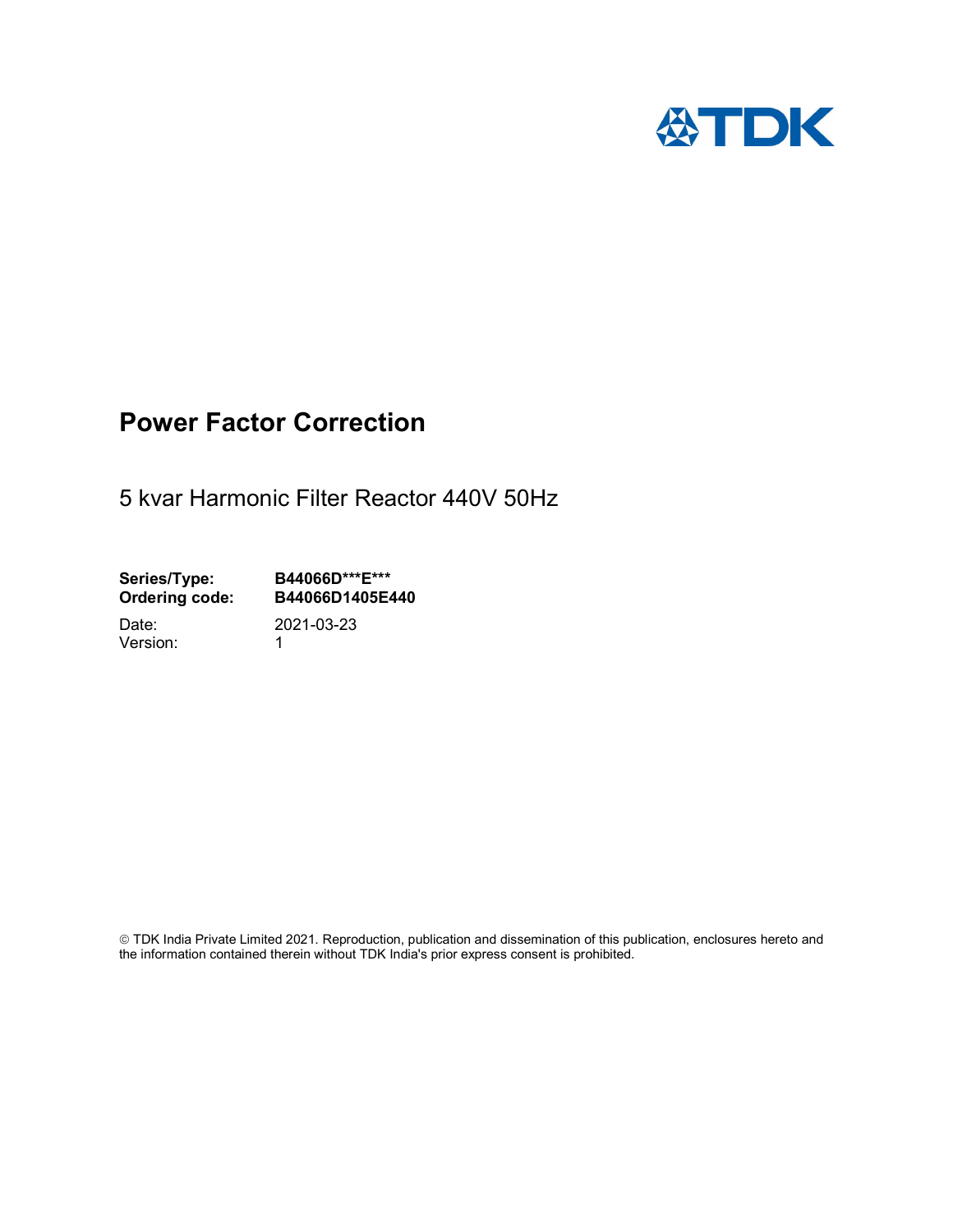

# Power Factor Correction and Content of the Content of the B44066D1405E440

# 5 kvar Harmonic Filter Reactor 440V 50Hz B44066D\*\*\*E\*\*\*

### **Characteristics**

- $H$  Highest linearity
- Temperature control via micro switch in inner coil
- $\blacksquare$  Highest life time by high quality materials
- **Low losses**
- $\blacksquare$  High overloading capability
- Safety device, temperature micro switch
- **Aluminium foil winding**
- **Low noise**



| <b>Technical data</b>                           |                 |             |  |
|-------------------------------------------------|-----------------|-------------|--|
| De-tuning factor p                              | 14              | $\%$        |  |
| Effective filter output $Q_C$                   | 5               | kvar        |  |
| Rated voltage $V_R$ <sup>1)</sup>               | 440             | V           |  |
| Rated frequency f                               | 50              | Hz          |  |
| Ambient temperature / Insulation class          | 40 / H          | $^{\circ}C$ |  |
| Capacitance C delta (tot.)                      | 70.70           | μF          |  |
| Inductivity L                                   | $3 \cdot 20.06$ | mH          |  |
| Fundamental current 11 <sup>3)</sup>            | 6.91            | A           |  |
| Linear up to $4$ )                              | 9.38            | A           |  |
| Effective current $IRMS$ <sup>2)</sup>          | 7.01            | A           |  |
| Rated harmonic voltages (3rd/5th/7th/11th/13th) | 0.5/6/5/3.5/3   | $\%$        |  |
| Temperature protection (NC)                     | yes             |             |  |
| Total losses $P_D$                              | 75              | W           |  |
| Total weight                                    | 9               | kg          |  |

<sup>1)</sup> Voltage rise up to 106% of rated voltage is considered in current  $I_{\text{eff}}$ .

<sup>2)</sup>  $I_{eff} = \sqrt{(I_1^2 + I_3^2 + ... I_x^2)}$ 

<sup>3)</sup>  $11 = 1.06$   $\cdot$   $I_R$  ( $I_R$  = Capacitor current 50Hz)

<sup>4)</sup> Linear current =  $1.43$   $\cdot$  I<sub>R</sub> (I<sub>R</sub> = Capacitor current 50Hz)

#### **Connection**

| Line                | 1U1-1V1-1W1   |
|---------------------|---------------|
| Capacitors          | l 1U2-1V2-1W2 |
| Temperature control | - 4 ວ<br>ے- ا |

### Reference standard IEC60076-6

CAP FILM ES PFC PM 2021-03-23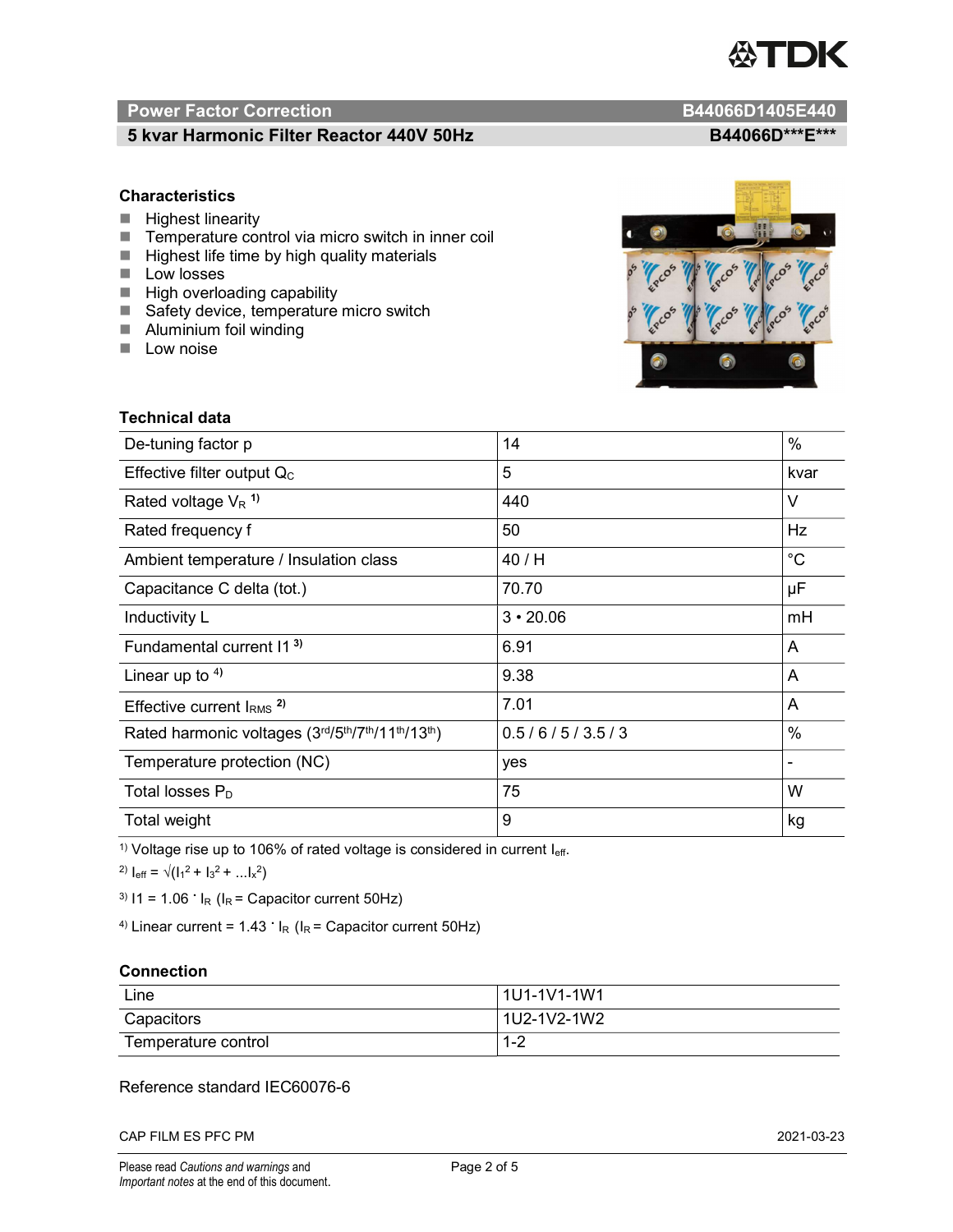

#### Power Factor Correction and B44066D1405E440

#### 5 kvar Harmonic Filter Reactor 440V 50Hz BA4060M B44066D\*\*\*E\*\*\*

#### Dimensional drawings



#### **Dimensions**

| L/mm  | 175      | b/mm  | 100  |
|-------|----------|-------|------|
| H/mm  | 158      | e/mm  | 76±5 |
| W/mm  | 125±5    | d1/mm | 10.8 |
| 11/mm | 150      | d2/mm | 15.5 |
| 12/mm | 150      | A     | 125  |
| n1/mm | 100      | B     | 81   |
| n2/mm | $84\pm3$ | Ø     | 6.5  |

#### Cautions and warnings

- Do not install the reactor in case of any visible damages.
- $\blacksquare$  Installation must be done by skilled personnel only.
- Do not use or store harmonic filter reactors in corrosive atmosphere, especially where chloride gas, sulphide gas, acid, alkali, salt or similar substances are present.
- Do not touch the device during operation: all electrically active parts of this equipment such as windings, electronic components, leads, fuses and terminals carry a dangerous voltage which can lead to burns or electric shock.
- Covers which protect these electrically active parts from being touched must not be opened or removed during operation.
- Before any assembly or maintenance work is started, all installations and equipment must be disconnected from the power source.
- Noncompliance with these instructions may lead to death, serious injury or major damage to equipment.

FAILURE TO FOLLOW CAUTIONS MAY RESULT, WORST CASE, IN PREMATURE FAILURES OR PHYSICAL INJURY.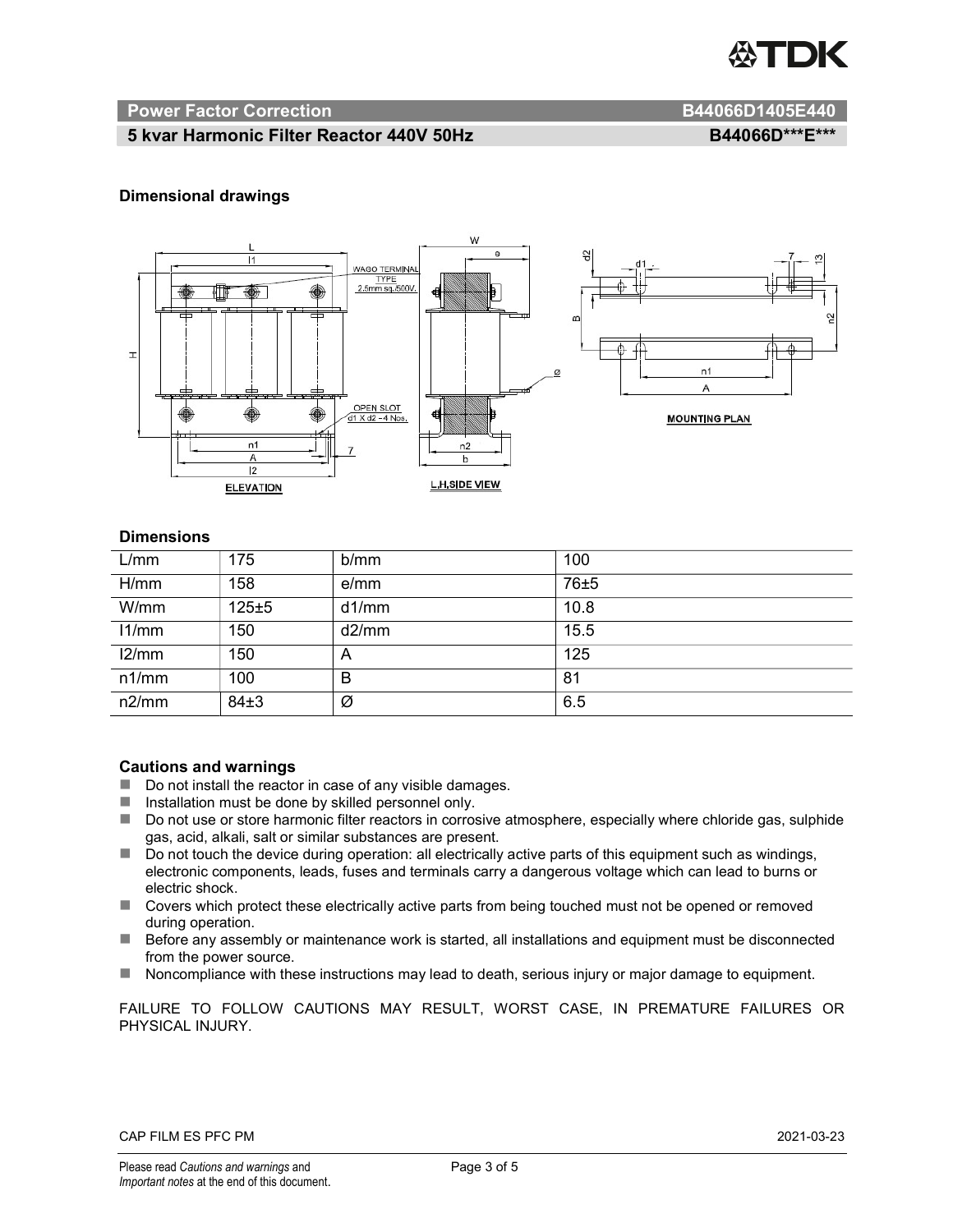

# Power Factor Correction B44066D1405E440

### 5 kvar Harmonic Filter Reactor 440V 50Hz BA4066D\*\*\*E\*\*\*

The following applies to all products named in this publication:

- 1. Some parts of this publication contain statements about the suitability of our products for certain areas of application. These statements are based on our knowledge of typical requirements that are often placed on our products in the areas of application concerned. We nevertheless expressly point out that such statements cannot be regarded as binding statements about the suitability of our products for a particular customer application. As a rule we are either unfamiliar with individual customer applications or less familiar with them than the customers themselves. For these reasons, it is always ultimately incumbent on the customer to check and decide whether a product with the properties described in the product specification is suitable for use in a particular customer application.
- 2. We also point out that in individual cases, a malfunction of electronic components or failure before the end of their usual service life cannot be completely ruled out in the current state of the art, even if they are operated as specified. In customer applications requiring a very high level of operational safety and especially in customer applications in which the malfunction or failure of an electronic component could endanger human life or health (e.g. in accident prevention or life-saving systems), it must therefore be ensured by means of suitable design of the customer application or other action taken by the customer (e.g. installation of protective circuitry or redundancy) that no injury or damage is sustained by third parties in the event of malfunction or failure of an electronic component.
- 3. The warnings, cautions and product-specific notes must be observed.
- 4. In order to satisfy certain technical requirements, some of the products described in this publication may contain substances subject to restrictions in certain jurisdictions (e.g. because they are classed as hazardous). Useful information on this will be found in our Material Data Sheets on the Internet (www.tdk-electronics.tdk.com/material). Should you have any more detailed questions, please contact our sales offices.
- 5. We constantly strive to improve our products. Consequently, the products described in this publication may change from time to time. The same is true of the corresponding product specifications. Please check therefore to what extent product descriptions and specifications contained in this publication are still applicable before or when you place an order.

We also reserve the right to discontinue production and delivery of products. Consequently, we cannot guarantee that all products named in this publication will always be available. The aforementioned does not apply in the case of individual agreements deviating from the foregoing for customer-specific products.

- 6. Unless otherwise agreed in individual contracts, all orders are subject to our General Terms and Conditions of Supply.
- 7. Our manufacturing sites serving the automotive business apply the IATF 16949 standard. The IATF certifications confirm our compliance with requirements regarding the quality management system in the automotive industry. Referring to customer requirements and customer specific requirements ("CSR") TDK always has and will continue to have the policy of respecting individual agreements. Even if IATF 16949 may appear to support the acceptance of unilateral requirements, we hereby like to emphasize that only requirements mutually agreed upon can and will be implemented in our Quality Management System. For clarification purposes we like to point out that obligations from IATF 16949 shall only become legally binding if individually agreed upon.